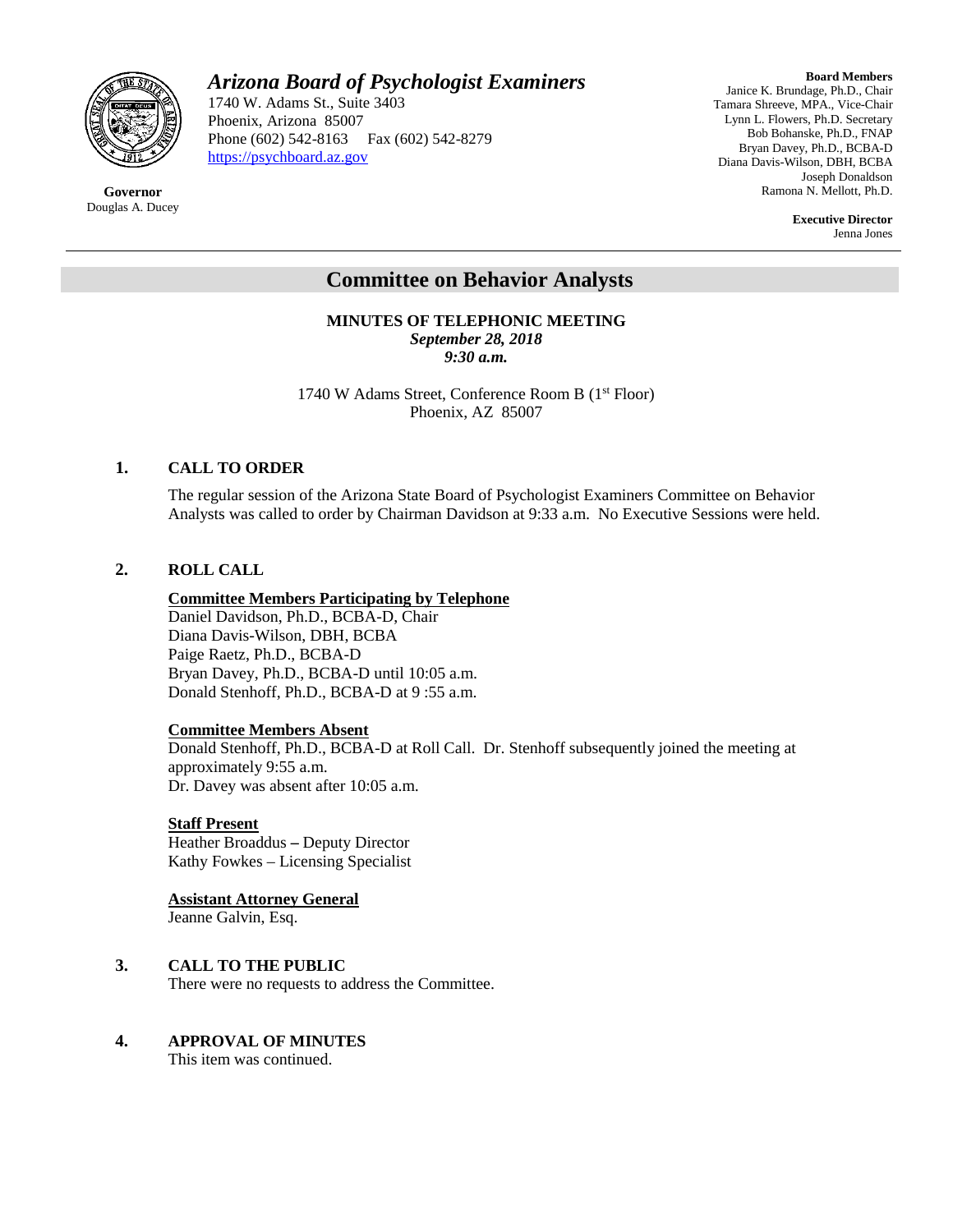# **5. DISCUSSION, CONSIDERATION, AND POSSIBLE ACTION REGARDING RECOMMENDATION TO THE BOARD PERTAINING TO APPROVAL OF BEHAVIOR ANALYST APPLICANTS**

### **Requesting Approval of Licensure by Experience**

Alana Raubacher, M.A. – The Committee proceeded with a substantive review of the application. Upon review, the Committee noted that the materials submitted were complete and fulfilled the requirements of statutes and rules. It was the consensus of the Committee to move Ms. Raubacher's application to the Board for review and approval of licensure upon receipt of the pro-rated licensure fee.

Jamie Lyn Alexander, M.S. - The Committee proceeded with a substantive review of the application. Upon review, the Committee noted that the materials submitted were complete and fulfilled the requirements of statutes and rules. It was the consensus of the Committee to move Ms. Raubacher's application to the Board for review and approval of licensure upon receipt of the pro-rated licensure fee.

Kelsey Machulis, M.A. – The Committee proceeded with a substantive review of the application. Upon review, the Committee noted that the materials submitted were complete and fulfilled the requirements of statutes and rules. It was the consensus of the Committee to move Ms. Raubacher's application to the Board for review and approval of licensure upon receipt of the pro-rated licensure fee.

Michael Cameron, Ph.D. - Dr. Cameron was present by phone. The Committee proceeded with a substantive review of the application. Ms. Galvin provided guidance to the Committee regarding this application. The Committee discussed the materials submitted, and whether they were complete and fulfilled the requirements of statutes and rules.

**MOTION**: Dr. Davis-Wilson moved to forward the application to the Board for review and approval of licensure upon receipt of the pro-rated licensure fee. Dr. Raetz seconded. **VOICE VOTE:** The motion carried 3-1-1, with one Nay vote (Dr. Davey) and one recusal (Dr. Stenhoff).

Sara Margaret Brown, M.S. – The Committee proceeded with a substantive review of the application. Upon review, the Committee noted that the materials submitted were complete and fulfilled the requirements of statutes and rules with the exception of the supervisor's answers to question nos. 7 and 8 of the verification form. Contingent upon receiving the corrected form from the supervisor, it was the consensus of the Committee to move Ms. Brown's application to the Board for review and approval of licensure upon receipt of the pro-rated licensure fee.

**MOTION**: Dr. Raetz moved to forward the applications of Alana Raubacher, M.A., Jamie Lyn Alexander, M.S., and Kelsey Machulis, M.A., to the Board for review and approval of licensure upon receipt of the pro-rated licensure fee. Also, to informally request additional information from Ms. Brown's supervisor; and if received timely, to forward the application of Sara Margaret Brown, M.S. to the Board for review and approval of licensure upon receipt of the pro-rated licensure fee. Dr. Stenhoff seconded.

**VOICE VOTE**: The motion carried 4-0.

### **6. DISCUSSION, CONSIDERATION AND POSSIBLE ACTION REGARDING REQUEST FOR EXTENSION OF TIME TO COMPLETE CONTINUING EDUCATION FROM RULA DIAB, M.ED.**